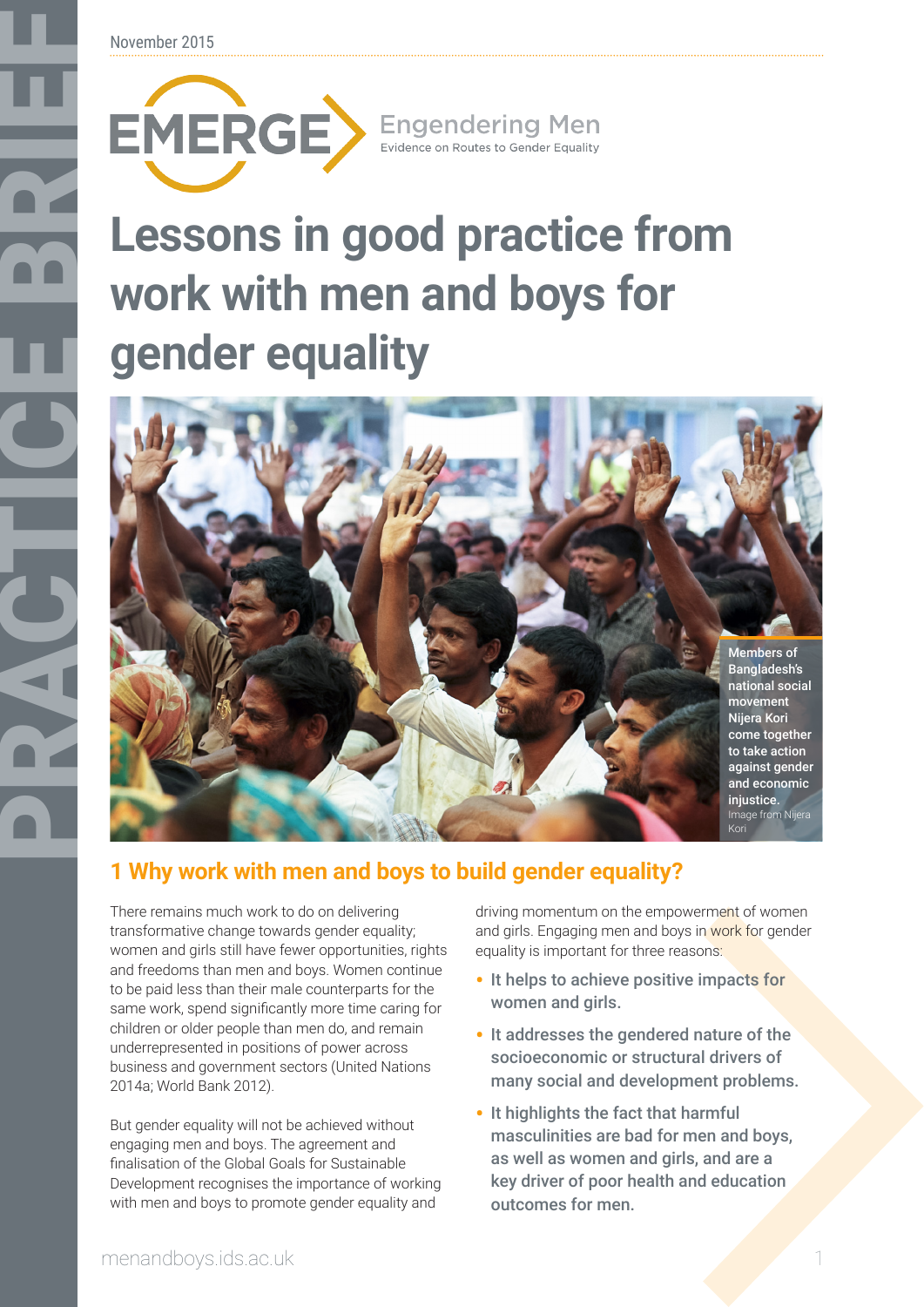'Engendering Men: Evidence on Routes to Gender Equality' (EMERGE) is a two year project to build an open repository of accessible evidence and lessons for working with men and boys for gender equality. EMERGE has produced a series of eight case studies, which demonstrate the diversity of promising approaches in this field; it is important to note that each example is highly context specific, engages with different types of men<sup>1</sup> for different reasons and has its own underlying goals and theory of change. Still, when taken together, the lessons of each case study contribute to a broader understanding of why and how to develop programmes and strategies for working with different men and boys to contribute to transforming behaviours, attitudes and institutions. This brief will be useful for those designing and implementing projects, programmes and other initiatives to work with men and boys for gender equality. It will address:

- How to focus or target an initiative with men and boys
- Designing a successful initiative
- Challenges and future priorities

## **EMERGE case study series: aims and approaches**

The eight initiatives featured in the case studies series were carefully selected to illustrate a range of different approaches and aims. They are:

#### [Brazil's National Healthcare Policy for Men](http://menandboys.ids.ac.uk/files/beyond-prostate-brazil%E2%80%99s-national-healthcare-policy-men-pnaish-emerge-case-study-1?vnc=VqMOmEkjxUNyOmi4OSttiU8vkIIHNgj-oqwEyuJRshc&vnp=0)

Tackling the men's health gap to bring gender transformation for all.

#### [Nijera Kori](http://menandboys.ids.ac.uk/files/%E2%80%98we-do-it-ourselves-nijera-kori-and-struggle-economic-and-gender-justice-bangladesh-emerge?vnc=VqMOmEkjxUNyOmi4OSttiU8vkIIHNgj-oqwEyuJRshc&vnp=1)

A national social movement of women and men mobilising together for economic and gender justice in Bangladesh.

## [Kembatti Mentti Gezzima](http://menandboys.ids.ac.uk/files/%E2%80%98one-hand-can%E2%80%99t-clap-itself%E2%80%99-engagement-boys-and-men-kmg%E2%80%99s-intervention-eliminate-fgm-c?vnc=VqMOmEkjxUNyOmi4OSttiU8vkIIHNgj-oqwEyuJRshc&vnp=2)

Work to engage men in eliminating female genital mutilation-cutting in Ethiopia.

## [MenCare](http://menandboys.ids.ac.uk/files/mencare-latin-america-challenging-harmful-masculine-norms-and-promoting-positive-changes-men%E2%80%99s?vnc=VqMOmEkjxUNyOmi4OSttiU8vkIIHNgj-oqwEyuJRshc&vnp=4)

A campaign to engage men as fathers and caregivers across Latin America, for the benefit of women, children and men.

#### [Samajhdar Jodidar](http://menandboys.ids.ac.uk/files/swapping-stick-broom-men-supporting-women-local-politics-india-emerge-case-study-4?vnc=VqMOmEkjxUNyOmi4OSttiU8vkIIHNgj-oqwEyuJRshc&vnp=3)

Men supporting women's participation in local politics in India for greater equality and equity in public participation.

## [Living Peace](http://menandboys.ids.ac.uk/files/living-peace-conflict-coping-democratic-republic-congo-emerge-case-study-7?vnc=VqMOmEkjxUNyOmi4OSttiU8vkIIHNgj-oqwEyuJRshc&vnp=6)

Support to perpetrators and victims of gendered violence to heal trauma and promote healthy masculinities in Democratic Republic of Congo.

## [One Man Can](http://menandboys.ids.ac.uk/files/one-man-can-model-community-mobilisation-approach-promote-gender-equality-and-reduce-hiv?vnc=VqMOmEkjxUNyOmi4OSttiU8vkIIHNgj-oqwEyuJRshc&vnp=5)

Community mobilisation with men and women in South Africa to promote gender equality and reduce HIV vulnerability.

## [Harassmap and Imprint](http://menandboys.ids.ac.uk/files/%E2%80%98mobilising-against-sexual-harassment-public-space-egypt-blaming-%E2%80%98open-cans-tuna%E2%80%99-%E2%80%98-harasser?vnc=nf3JuifgF1azDz1uoxsXssYdBfxOtMX0NbhJ2sA2lw0&vnp=7)

Women and men working on tackling sexual harassment in Egypt's public spaces.

1 The eight case studies included in the EMERGE series cover work in a range of domains with men of different ages. Some of the initiatives have targeted their efforts at younger men and adolescents, but the case studies do not feature initiatives that work in the domain of education, or with young boys.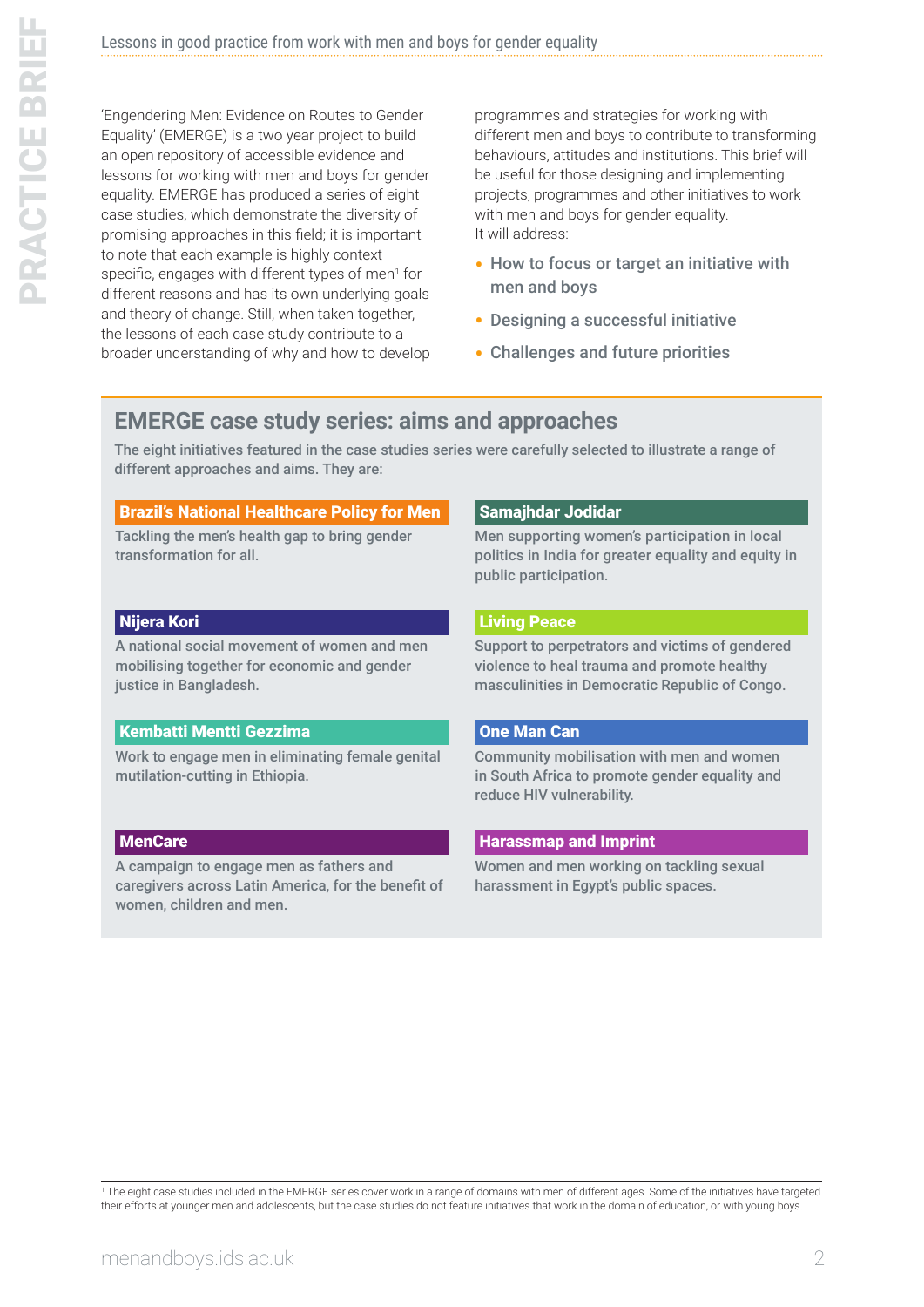# **2 How to focus or target an initiative**

Every project or programme needs to be designed to engage the right people in a relevant way. Men's relationships to processes of change in gender relations are complex; they may be the source of certain problems or block change, some may be persuaded to accept change, while others may drive change forward in their communities. The projects in the case studies worked with men in a number of ways, including:

- Men as **perpetrators and victims** of violence (Living Peace project in Democratic Republic of Congo (DRC))
- Men as **fathers, carers and health service users** (MenCare in Latin America and Brazil's National Healthcare Policy for Men)
- **Young men** as a target group for changing gender norms (One Man Can in South Africa and KMG in Ethiopia)
- Men **working with women** for a particular cause (Harassmap and Imprint in Egypt)
- Men **challenging gender norms** as change makers (Samijhdar Jodidar in India and Nijera Kori in Bangladesh)

Programme design should incorporate a process of thorough participatory analysis and engagement with target groups, taking into account the particular context in which the work will be set.

## **2.1 Which men and boys? Understanding intersectionality**

Gender inequality is related to other issues of social injustice, class, race and age (among other things), which converge with gender to compound disadvantage and discrimination, or power and privilege. Gender inequality cannot be tackled in isolation from other inequalities, so it is important to understand the implications of being in particular age, ethnic and racial groups.

Brazil's national healthcare policy for men (PNAISH) addresses men's health through a gendered lens that considers issues of power, violence and men's upbringing. It also recognises the ways that gender norms combine with race, ethnicity, class, age, (dis)ability and sexuality to impact on access to health services and the risk taking behaviours that threaten men's health and perpetuate unequal gender power relationships.

The One Man Can programme in South Africa targets young men aged 18-35 years in awareness raising activities designed to change perceptions around sexual behaviour, gender equality and HIV. Men in this age group were chosen as the target group for the initiative because they are the primary sexual partners for young women and adolescent girls, and are more likely to engage in unsafe sexual behaviour compared to older men and adolescent boys.

Initiatives should be designed with a clear understanding of the groups they will work with and the needs of those groups. Concepts around intersectionality should be made practical and concrete for programming; tools could be developed to help identify the factors – such as age, education or class – that are relevant for each initiative. It is important to recognise different strategies and approaches that may be more appropriate for working with boys, for example through tailored approaches in sectors such as education.

## **2.2 Handling gender relations**

Gender is about relations between women and men, embedded within institutions and specific cultural contexts. Men and women need to be considered separately and together, with opportunities for exchange and collaboration. Initiatives designed in this way might include, for example, safe learning spaces where women and men come together to discuss gender inequality and harmful gender norms, and to challenge inequalities and build more positive behaviours.

In Bangladesh, the national social movement Nijera Kori works with landless men's and women's groups, first separately and then together in mixed spaces, to support group learning on the gender dynamics of interpersonal relationships. This process enables shared political analysis and effective collaboration between women and men, leading to collective action strategies to challenge unfair norms and institutional practices around access to land for both women and men.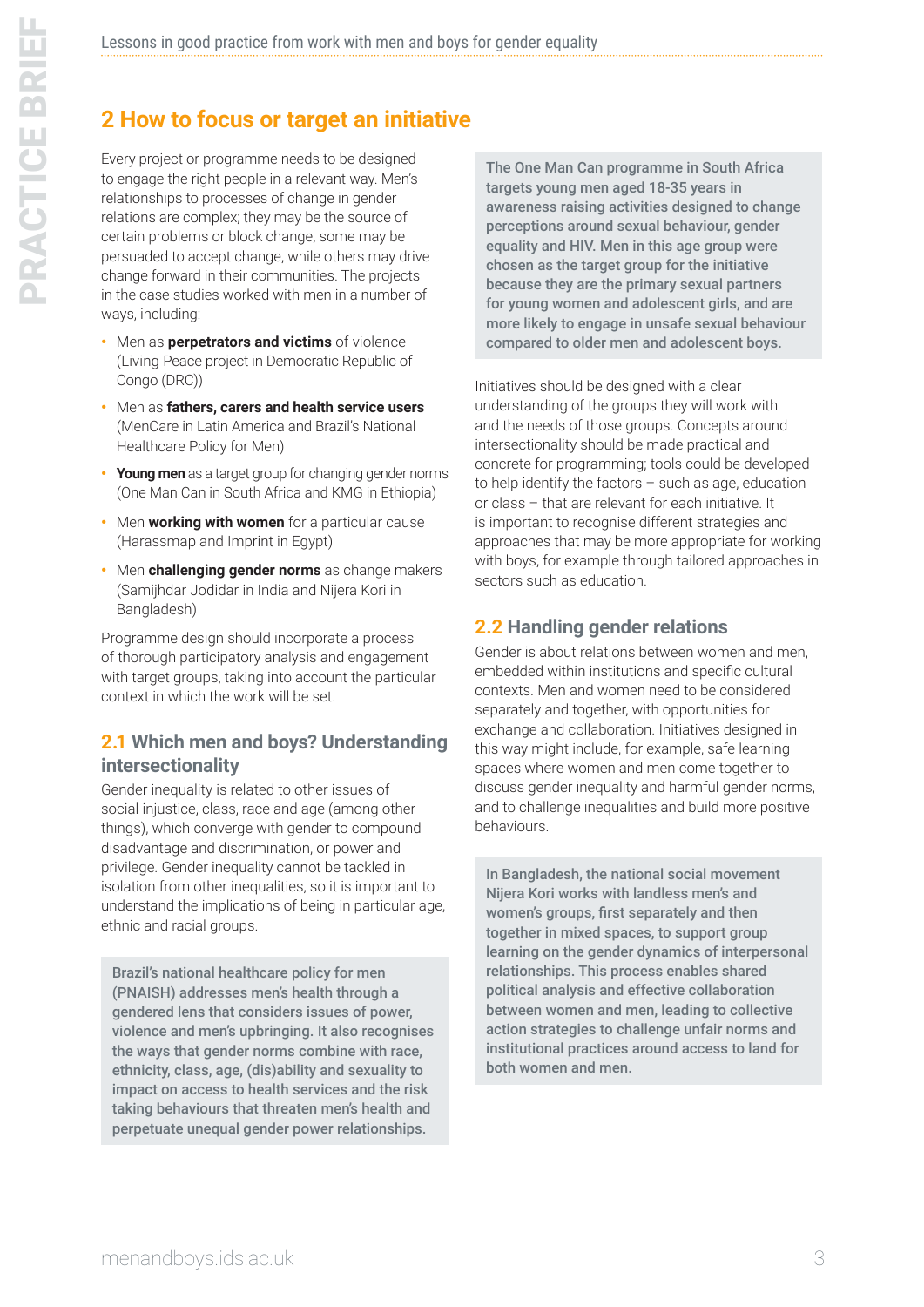# **3 Designing a successful initiative**

The diverse set of projects described in the case studies leads to a set of principles and guidance for practitioners and policy makers wanting to design initiatives. This is not a generic template for action, but a set of prompts that will be more or less relevant in different contexts. The principles must be considered in relation to the above framing of gender as socially constructed through social relations, privileges and inequalities.

- Create safe spaces for addressing issues in intimate relationships
- Support positive shifts in their personal relationships
- Relate personal examples to structural gender injustices, in dialogue with others supporting community mobilisation.
- Promote role models who 'walk the talk'

**Engage men and boys on interpersonal issues to oppose gender inequality**

## **Work strategically and politically**

- Clarify the political agenda on gender
- Work with institutions
- Engage strategically with power holders
- Anchor claims and strategies in existing policies and laws
- Build and work with networks and alliances
- Remain context specific
- Understand and engage structural drivers of inequality
- Revise aproaches through monitoring and feedback
- Maximise impact through strategic communication

## **Communicate in context**

## **3.1 Engage men and boys on interpersonal gender issues**

Gender transformation often begins at a personal level and grows into political change at community and institutional levels. Initiatives that engage men at an individual level to reflect on their personal relationships might, for example, create single sex spaces where men can come together to reflect on, and take action to address, unequal gender power relations in their home lives. These group spaces provide peer support that can enable collective mobilisation for wider change, including working with women. It can also create role models within communities who act to promote positive masculine norms.

In rural Maharashtra, India, the Samajhdar Jodidar project works with local men's groups to provide spaces where men can begin to build more supportive relationships in the home. They then go on to act as role models and community mobilisers, supporting women's participation in public life. The project has led to a marked move toward more gender equitable beliefs among male participants.

In Democratic Republic of Congo, the Living Peace project provides group therapy for men to reduce gender-based violence and rebuild communities in post-conflict settings. Bringing different men together (e.g. men who have been violent, husbands of rape survivors and men traumatised by conflict) to learn from each other, reflect on gender norms and rehearse new behaviour in safe spaces, has led to improved attitudes toward women and children, violence and gender equality.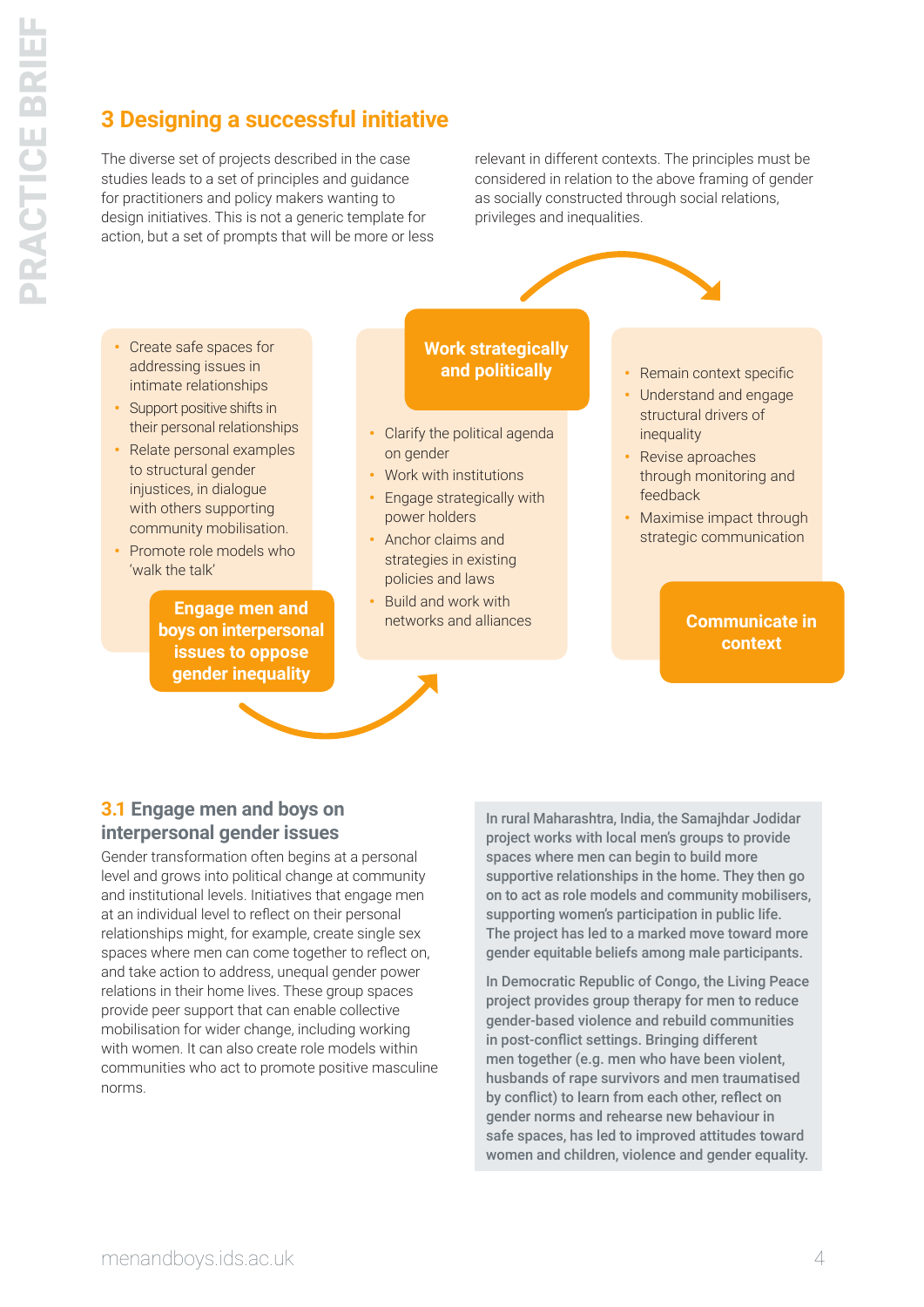## **3.2 Work strategically and politically**

#### Work with institutions

Institutions provide both a way in to working on gender through other issues and a setting within which to challenge gender norms. Institutional settings provide important sites and opportunities to transform gender relations within public services and national policies. Successful initiatives have focused on sectors such as health or agriculture, or structures such as ministries or local government, using them as an entry point to promote wider changes in gender norms and relations as well as accountability for more gender equitable services.

In Brazil, the National Healthcare Policy for Men (PNAISH), developed as a result of partnerships between the Ministry of Health and civil society actors and academics working on men's health issues, has been influential in bringing a gender transformational approach to the work of the ministry itself as well as the broader health sector in Brazil.

The health sector is also an important focus for the MenCare campaign in Latin America. MenCare partners produce guidance and training for healthcare providers on engaging men in prenatal consultations – a key opportunity when men may be more open to new caregiving behaviours. They also support healthcare professionals to train the public on issues around caregiving, parenting and gender roles, and they engage in targeted advocacy work around men's health issues.

#### Engage strategically with power, policies and laws

In many contexts existing laws and policies provide an opportunity for men to work to promote gender equality. In some of the case study examples, men played a key role in promoting accountability; working alongside women to monitor policies to promote women and girls' empowerment and to identify, prevent or highlight the misuse of equality legislation.

The Samijhdar Jodidar project utilises government legislation that reserves 50 percent of seats on local governance bodies for women, promoting its implementation and challenging efforts to circumvent it. In doing this, it helps to bridge the gaps between policy and practice. The project has resulted in a greater number of women claiming political space and taking on public leadership roles.

Harassmap and Imprint initiatives in Egypt have drawn strength from the newly introduced articles in the country's criminal code which recognise and define sexual harassment. The new law is helping the initiatives' members to spread the messages that blame should not be laid on the victim of sexual harassment, but rather on the perpetrator, and that women should report and press charges without feeling guilty of breaking gendered norms around respectability.

Successful initiatives have developed strategies to challenge, negotiate and shift power around gender norms. Power holders can be both enablers of, and obstacles to, change toward gender equality. Initiatives designed to create shifts in gender norms should include activities to map and identify the gender power relations present in their particular context. They should also develop strategies to engage with power holders in firm and directed, yet respectful and non-patronising ways as part of their implementation – whether power holders (household members, community leaders, service providers or policy makers) are supportive, ambivalent or obstructive.

 Kembatti Mentti Gezzima's work in Ethiopia to end female genital mutilation-cutting (FGM-C) recognises that men often have decision making power at the household level, in the community and in legal and religious bodies. KMG works to challenge rather than reinforce this power, but it also engages men as critical agents, who can learn about the negative consequences of FGM-C and reach out to other men and boys through community activism. Religious leaders and community decision makers are trained to provide prevention information and to implement sanctions against those who continue the practice. KMG's work has led to an important reduction in the prevalence of FGM-C and the social norms that condone it.

## Build and work with networks, alliances and partnerships

Some initiatives have been greatly strengthened by becoming involved in a wider network, or by partnering with others engaged in similar and related work. When designing initiatives to engage men and boys around gender equality, it is also important to consider how to engage with and build alliances with women's organisations and movements, as well as wider social justice movements with shared goals, in order to promote a joined up, unified approach.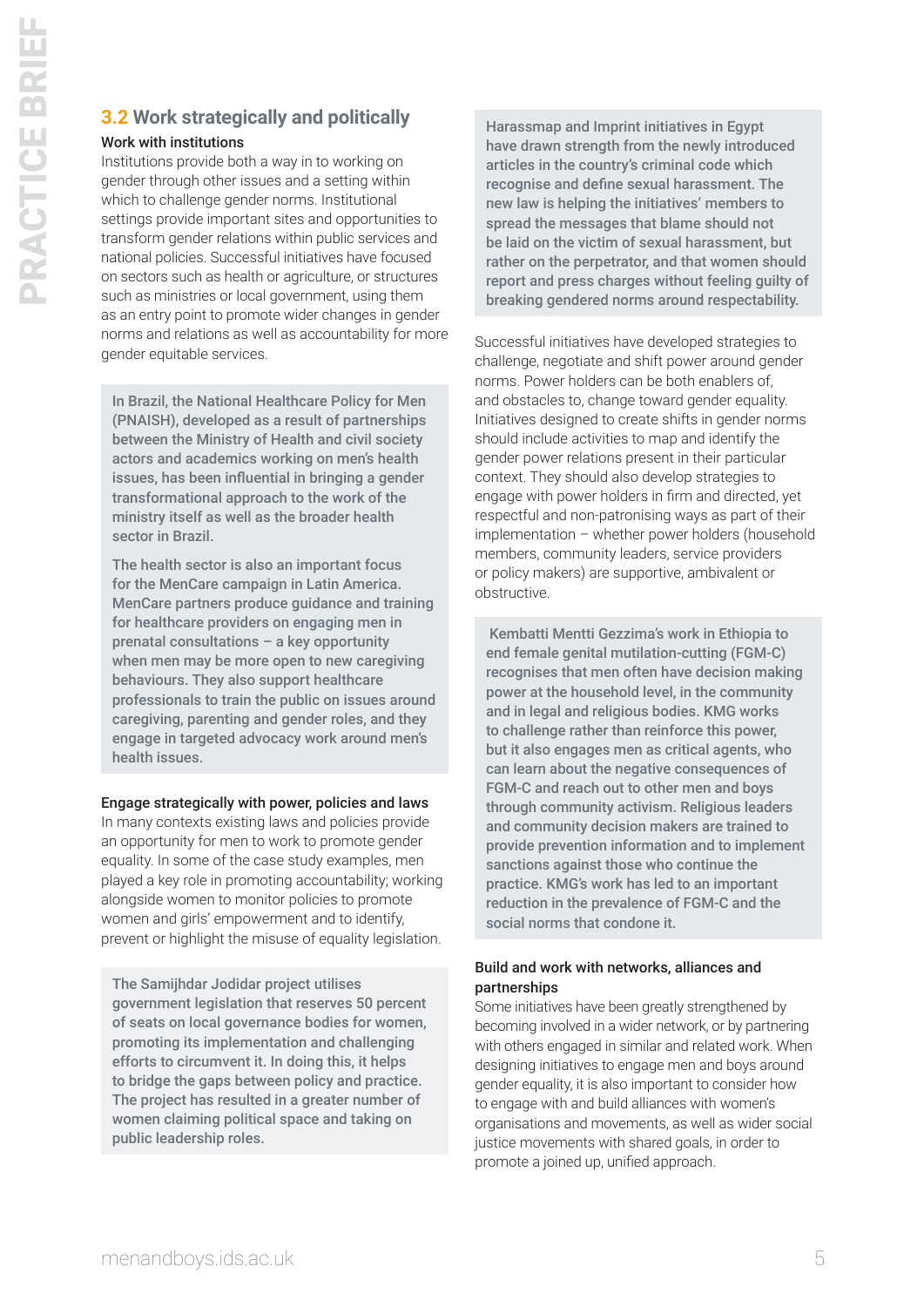MenCare engages with a range of other stakeholders – from grassroots movements, to academics, government ministries and UN agencies – working on related issues of caregiving, childhood development and fatherhood. In Brazil, MenCare formed an alliance with the National Network of Early Childhood, which enabled a range of events and activities for fathers around health and recreation, and training for healthcare providers on men's health and fatherhood. Joining with national and international networks helped to increase the visibility of MenCare partners' work, and encouraged its continuation beyond specific funding and activity periods.

# **3.3 Communicate in context**

#### Maximise impact through communication and awareness raising

Initiatives that take a coordinated approach to awareness raising through media, advocacy and popular education are associated with effectiveness in changing social norms and behaviour. The development of communication, engagement and uptake strategies is an important element of the design of programmes to engage men and boys for gender equality.

As part of the South African One Man Can approach, community mobilisers reached out with door-to-door campaigns, soccer tournaments, performances and mural painting, as well as digital stories and photo voice projects, to raise awareness about the importance of HIV testing in communities. The majority of young adults felt that strategies using media and art were engaging ways to share information and raise awareness about inequitable gender norms.

In Ethiopia, Kembatti Mentti Gezzima's work has incorporated awareness raising campaigns aiming to change social norms around FGM-C. These include televising and celebrating the weddings of uncut women, and annual 'whole body, healthy life' events to replace former celebrations of FGM-C of girls.

#### Remain context specific, rooted and flexible

Gendered attitudes and behaviours are context specific, embedded in structures and incentives, and reinforced by community expectations. They can vary over time and according to location in public and private spaces. Initiatives to work with men and boys for gender equality should be designed to recognise this fluidity, and to build in and act on continuous learning and evaluation.

In Egypt, the Harassmap and Imprint initiatives have faced a range of challenges to the continuation of their work within a context of rapid political change. They adapted their approaches as restrictions on the use of public spaces changed and political opinion toward sexual harassment altered, finding new spaces to work within and developing strategies to retain volunteers as the nature of the groups' activism altered.

In DRC, the Living Peace project was designed for a context where conflict has led to millions of deaths, mass displacement and many victims and perpetrators of violence. This is combined with a culture of deeply rooted inequitable gender norms and behaviours and violent partner relationships. Recognising this combination, the project's work moves beyond perceptions of violence in conflict, perpetrated singularly by combatants. Instead its focus is on understanding and preventing both post-conflict and non-conflict sexual and gender based violence.

## **4 Challenges, solutions and future priorities**

The examples collected for the EMERGE case study series illustrate a range of important points to take into account when designing, implementing, monitoring and evaluating initiatives to work with men and boys for gender equality. However, there remain a number of challenges, gaps and priorities for future work in this area.

## **4.1 Improve evidence collection and impact assessment**

*Challenge:* Evidence on the long term impact of initiatives working with men and boys for gender equality remains limited. Programmes need to become better able to evaluate whether their efforts transform patriarchal relations, norms and institutions or whether they, albeit unintentionally, reinforce such structures or values.

*Solutions:* Robust and appropriate monitoring and evaluation processes should be put into place at the start of programmes, using indicators and forms of documentation that go beyond disaggregating data by gender, and can trace change not merely in attitudes or reported behaviour, but also relationships, institutions, resources and practice. In depth participatory and qualitative approaches, based on bottom-up, contextual, stories of change can complement quantitative methods to achieve this goal. Strategies could be developed to capture change in under-measured areas, such as the building of partnerships leading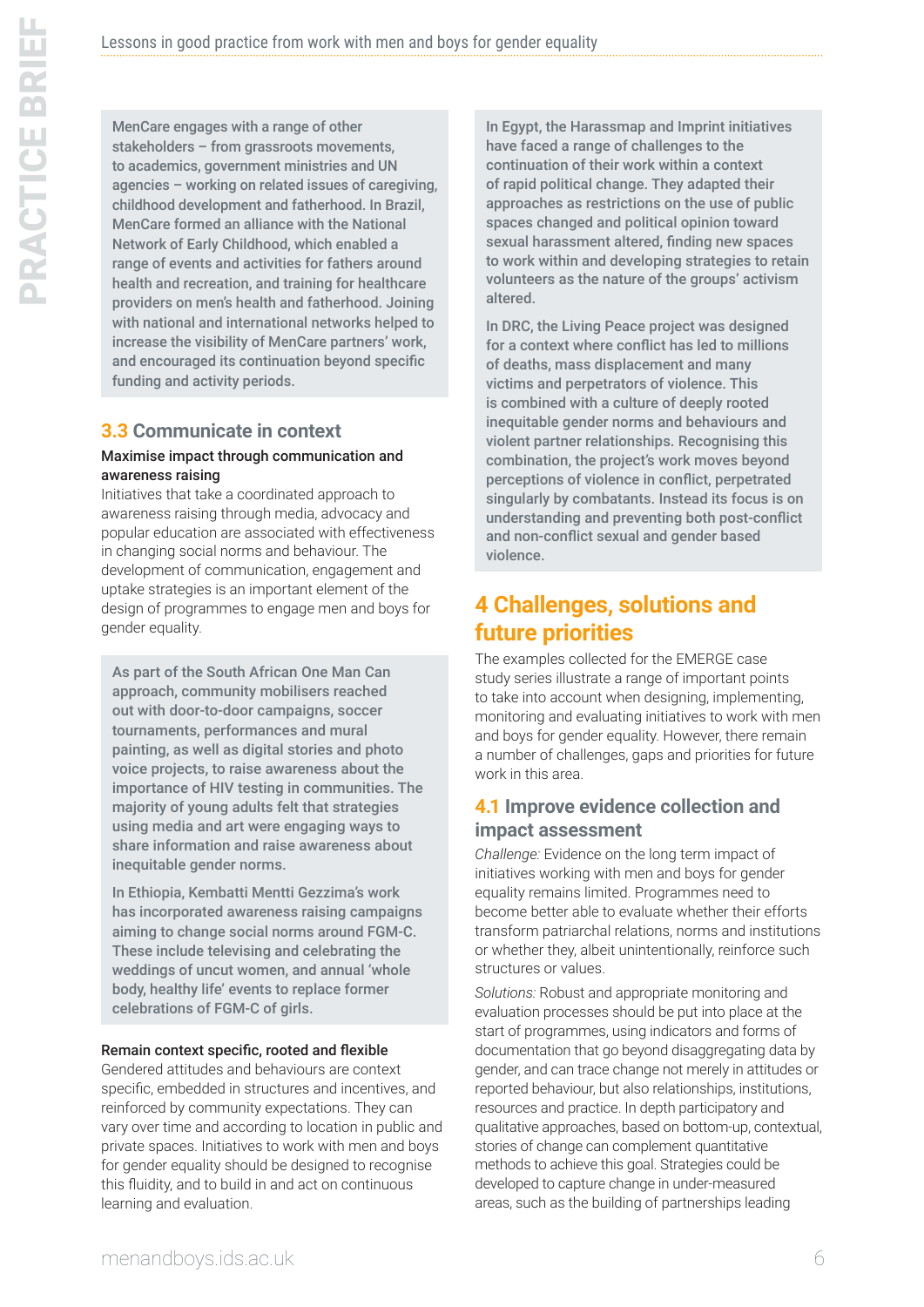to strengthened infrastructure, or the experiences of those indirectly affected by a project (such as the women and girls affected by the work of a project with men and boys).

Those working in the Harassmap and Imprint initiatives in Egypt found that measuring quantifiable impact is not easy for the type of activities and activism they are engaged in. They have developed some quantitative indicators, such as the number of reported successful efforts to stop the harassment of women on the street. However, they have also developed powerful qualitative stories of change from the experiences of volunteers from the ground. These stories illustrate the broad ranging impact that the initiatives are having.

## **4.2 Design context specific initiatives in collaboration with communities from the start**

*Challenge:* Not all projects to engage men and boys for gender equality are planned collaboratively from the beginning, or with careful attention to local context; political, historical, geographical, social and economic. Work that is begun without this analysis at the outset may not meet the needs of local people, attract local buy-in, or achieve a sustaining impact.

*Solutions:* Initiatives should be planned and implemented in partnership with local community and civil society actors, utilising local knowledge. Consulting with potential target groups is especially important for initiatives that aim to change behaviour and attitudes. Taking extra time to consult and consider in detail how context specific issues will be addressed and which local partners will be involved will pay off in terms of impact and success; working in this way is more likely to help to build ownership, citizen action and ultimately, movement building for gender justice.

## **4.3 Promote greater engagement between women's and men's organisations and movements**

*Challenge:* Given that work to engage men and boys in building gender equality has the same end goals as the work of many women's and feminist organisations and movements, it is important to build synergies and alliances between the two so that women and men can work together to achieve these goals. However, this does not always happen. In Brazil, those implementing the national healthcare policy for men (PNAISH) have built some alliances with organisations in the women's health sector and the youth sector, but case study interviewees

felt that a lack of strong relationships with women's organisations and movements was a weakness for PNAISH.

*Solutions:* When men and women work together, using a 'gender relational' approach that recognises the experiences of both women and men, productive alliances and collaborative strategies can result. A detailed mapping at programme inception phase could help to enable the building of relationships between women's movements and work to engage men and boys. This mapping can help establish the issues that women's movements and organisations are already working on and where men's groups can support or partner with this work. It should recognise the opportunities for partnerships, but also the importance of retaining separate spaces where women's organisations can work alone. Inviting actors from women's organisations and movements to collaborate in this mapping is one way to begin bridging gaps and building alliances.

In order to tackle the mistrust that is sometimes observed between women's movements and men engaged for gender equality, it is important to create spaces where the different actors can come together to discuss issues around voice, accountability and gendered power dynamics. Organisations working with men and boys for gender equality (and those working on other social justice issues) can help promote gender equality through their own structures and practices; encouraging women's leadership and helping to build movements of women and men working together for a common cause.

A key part of Nijera Kori's work to organise landless women and men in Bangladesh is the establishment of democratic decision making structures across the movement, with gender equitable divisions of labour and support for women's leadership. This helps build relationships of trust and accountability on which progress toward gender equality depends.

## **4.5 Consider opportunities for scaling up, scaling out and sustainability**

*Challenge:* Many existing initiatives working with men and boys are small scale and intensive, and their implementation is often restricted to a limited period of time. It is important, in order to maintain and increase impact, to design and enable initiatives that are sustainable in the long term and capable of expansion.

*Solutions:* In order to create opportunities for initiatives to scale up (expand the scale or scope of their work) or scale out (expand the reach of